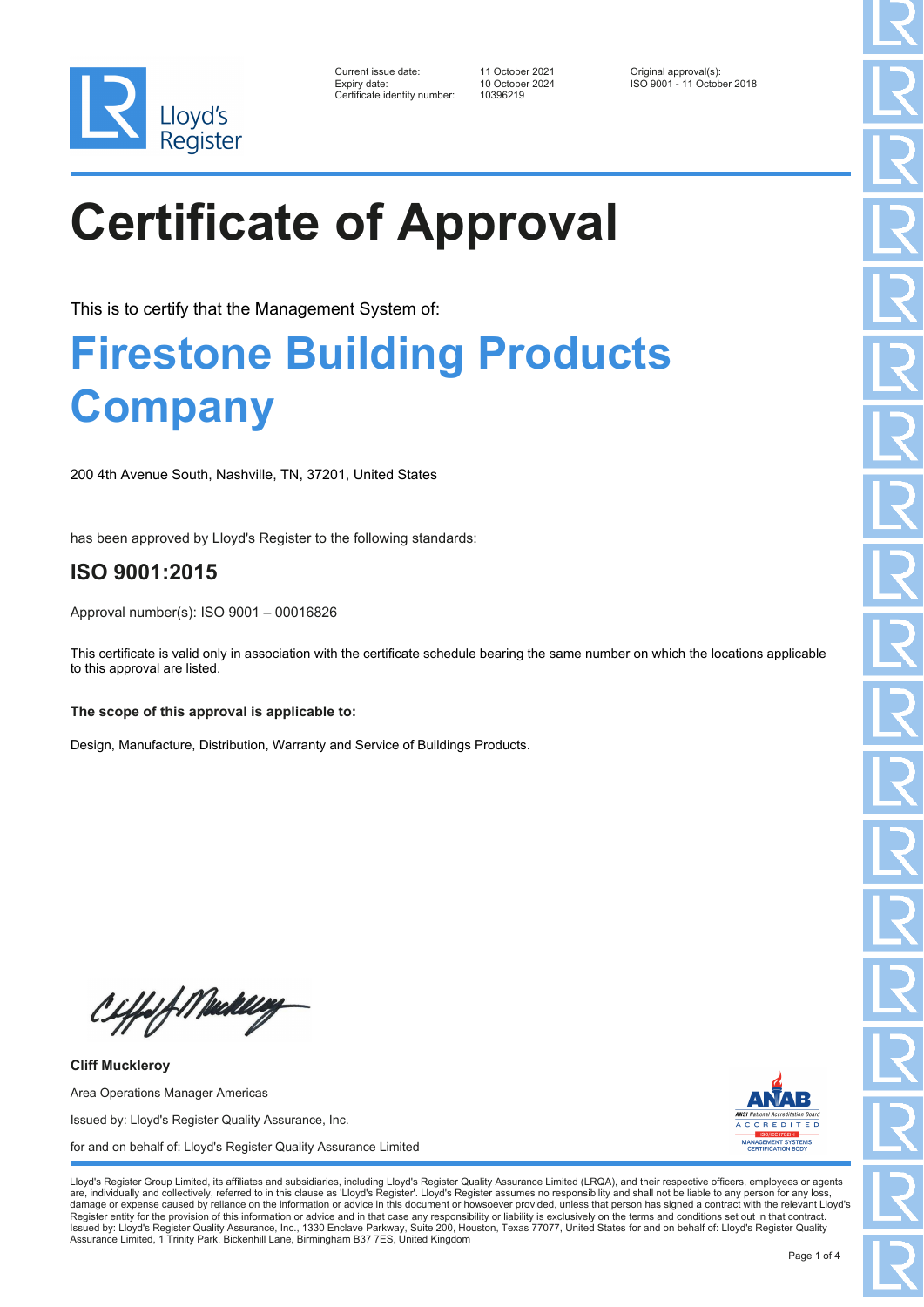

United States

Certificate identity number: 10396219

## **Certificate Schedule**

**Location Activities** 200 4th Avenue South, Nashville, TN, 37201, United States **ISO 9001:2015** Provides Executive Management Control and Support for the FSBP Manufacturing, Distribution of Roofing Membrane and Accessories. 1001 Lund Boulevard, Anoka, MN, 55303, United States **ISO 9001:2015** Design, Manufacture, Distribution, Warranty and Service of Buildings Products. 780 James P. Casey Road, Bristol, CT, 06010, United States **ISO 9001:2015** Design, Manufacture, Distribution, Warranty and Service of Buildings Products. 4201 East Highway 31, Corsicana, TX, 75109, United States **ISO 9001:2015** Design, Manufacture, Distribution, Warranty and Service of Buildings Products. 612 North Stevenson Street, DeForest, WI, 53532, United States **ISO 9001:2015** Design, Manufacture, Distribution, Warranty and Service of Buildings Products. 9962 E. 121 Street, Fishers, IN, 46037, United States **ISO 9001:2015** Design, Manufacture, Distribution, Warranty and Service of Buildings Products. 8170 Holton Drive, Florence, KY, 41042, United States **ISO 9001:2015** Design, Manufacture, Distribution, Warranty and Service of Buildings Products. 3525 Arlington Avenue, Indianapolis, IN, 46203, **ISO 9001:2015** Design, Manufacture, Distribution, Warranty and Service



Lloyd's Register Group Limited, its affiliates and subsidiaries, including Lloyd's Register Quality Assurance Limited (LRQA), and their respective officers, employees or agents are, individually and collectively, referred to in this clause as 'Lloyd's Register'. Lloyd's Register assumes no responsibility and shall not be liable to any person for any los damage or expense caused by reliance on the information or advice in this document or howsoever provided, unless that person has signed a contract with the relevant Lloyd's<br>Register entity for the provision of this informa Issued by: Lloyd's Register Quality Assurance, Inc., 1330 Enclave Parkway, Suite 200, Houston, Texas 77077, United States for and on behalf of: Lloyd's Register Quality Assurance Limited, 1 Trinity Park, Bickenhill Lane, Birmingham B37 7ES, United Kingdom

of Buildings Products.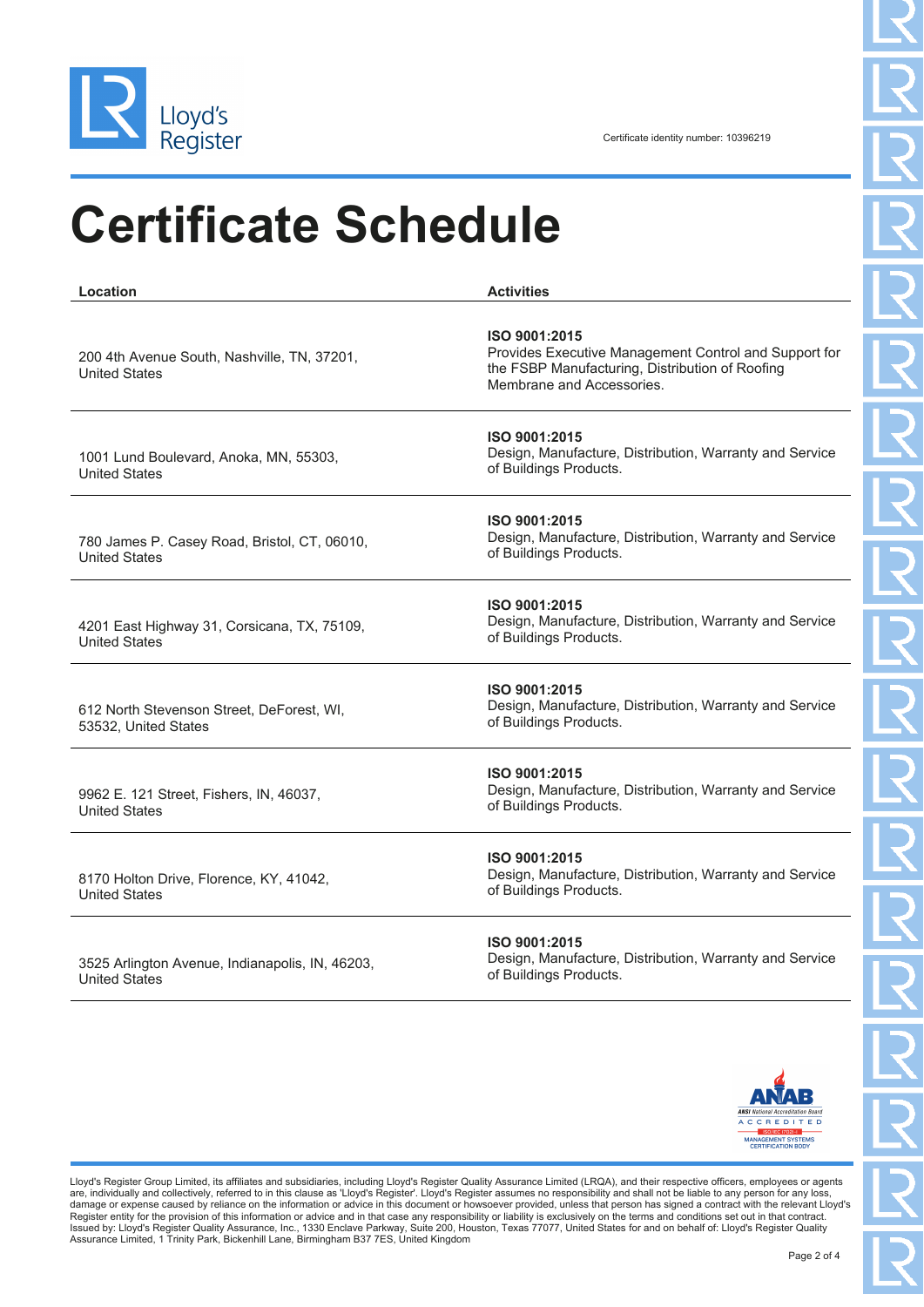

### **Certificate Schedule**

| Location                                                             | <b>Activities</b>                                                                                  |
|----------------------------------------------------------------------|----------------------------------------------------------------------------------------------------|
| 6831 Stuart Avenue, Jacksonville, FL, 32254,<br><b>United States</b> | ISO 9001:2015<br>Design, Manufacture, Distribution, Warranty and Service<br>of Buildings Products. |
| 1055 Stickler Road, Mt. Joy, PA, 17552,<br><b>United States</b>      | ISO 9001:2015<br>Design, Manufacture, Distribution, Warranty and Service<br>of Buildings Products. |
| 2375 Reeves Road, Plainfield, IN, 46168,<br><b>United States</b>     | ISO 9001:2015<br>Design, Manufacture, Distribution, Warranty and Service<br>of Buildings Products. |
| 1406 Highway 371 North, Prescott, AR, 71857,<br><b>United States</b> | ISO 9001:2015<br>Design, Manufacture, Distribution, Warranty and Service<br>of Buildings Products. |
| 3790 Great Lakes Drive, Salt Lake City, UT,<br>84120, United States  | ISO 9001:2015<br>Design, Manufacture, Distribution, Warranty and Service<br>of Buildings Products. |
| 393 Denton Circle, Tuscumbia, AL, 35674,<br><b>United States</b>     | ISO 9001:2015<br>Design, Manufacture, Distribution, Warranty and Service<br>of Buildings Products. |
| 1245 Chapman Drive, Waukesha, WI, 53186,<br><b>United States</b>     | ISO 9001:2015<br>Design, Manufacture, Distribution, Warranty and Service<br>of Buildings Products. |
| 320 Innovation Way, Wellford, SC, 29385,                             | ISO 9001:2015<br>Design, Manufacture, Distribution, Warranty and Service                           |

United States

Design, Manufacture, Distribution, Warranty and Service of Buildings Products.



Lloyd's Register Group Limited, its affiliates and subsidiaries, including Lloyd's Register Quality Assurance Limited (LRQA), and their respective officers, employees or agents are, individually and collectively, referred to in this clause as 'Lloyd's Register'. Lloyd's Register assumes no responsibility and shall not be liable to any person for any loss,<br>Ramage or expense caused by reliance on t